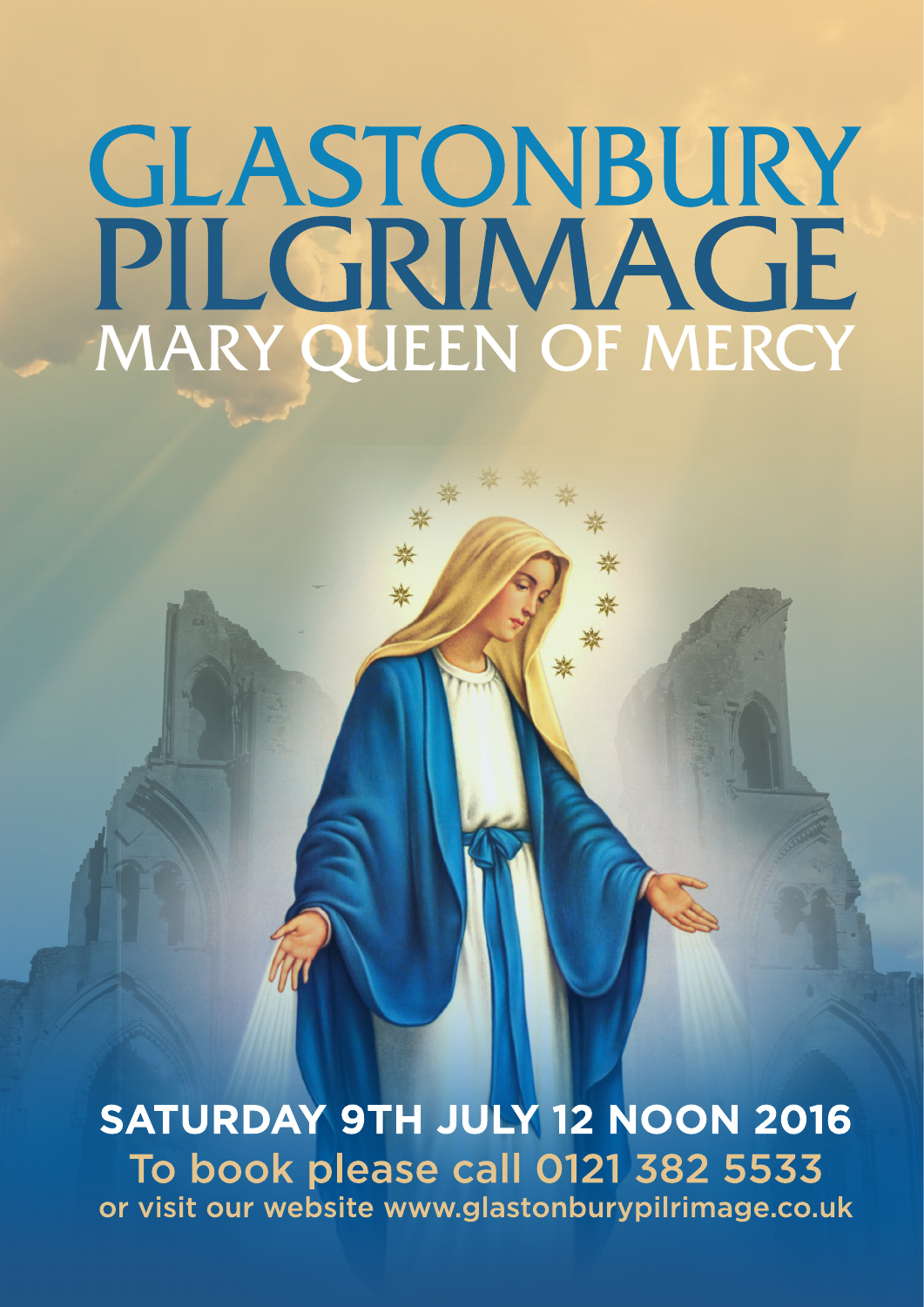# Glastonbury Pilgrimage Association Saturday 9th July 2016

**Advance Bookings** can be made for service books at a cost of £4, a saving of £1. Children under 16 are free. Entrance will be via the Abbey Cash Desk (there will not be an entrance at Silver Street), and entrance will be by either showing your Service Book Voucher or by paying the £5. Entrance has not increased now for 4 years.

**Please note** that current members will receive their vouchers either by e-mail or in the post. **Coaches** should be booked in advance using the enclosed form.

**Chairs** are available on a first come first served basis.

#### **Concelebration:**

Priests in the Catholic tradition who would like to concelebrate the Mass are invited to come to the robing tent (near the Abbot's kitchen) by 11.45am at the latest - preferably earlier. Please bring an alb; (a chasuble and stole will be provided). It would be helpful if priests could give prior notice of their wish to concelebrate to the Pilgrimage Office at Gordon Browning House, Unit 7 Spitfire Road, Birmingham B24 9PB. 0121 382 5533, e-mail mary@additionalcurates.co.uk

**At the Annual General Meeting of the Glastonbury Pilgrimage Association on 28th October 2000 the following resolution was carried:**

**"***Having regard to its history and aims, the Glastonbury Pilgrimage Association resolves that it is inappropriate to invite women priests to celebrate or officiate at any pilgrimage service"*

## **The Procession of Witness:**

All Parishes are encouraged to join this Procession, which will again be of the Blessed Sacrament. Priests, servers and choirs may robe, and are welcome to bring Parish banners. Other organisations associated with your parish, such as Brownies, Guides, Scouts, Youth Clubs etc are also welcome to join in this procession with any banners they may have.

Parish parties will be placed at the front of the Procession, ahead of the Blessed Sacrament, and there will be a place reserved for those who have walked to Glastonbury. Parish parties should walk together, irrespective of whether or not they are robed.

Please form up in the eastern end of Glastonbury High Street, starting outside St John's Church, from **2.45pm.** The Procession will move off at 3.00pm, and will follow the traditional route down the High Street, through the main Abbey entrance and thence into the nave.

Pilgrims watching in the High Street may, if they wish, follow the Blessed Sacrament in the Procession.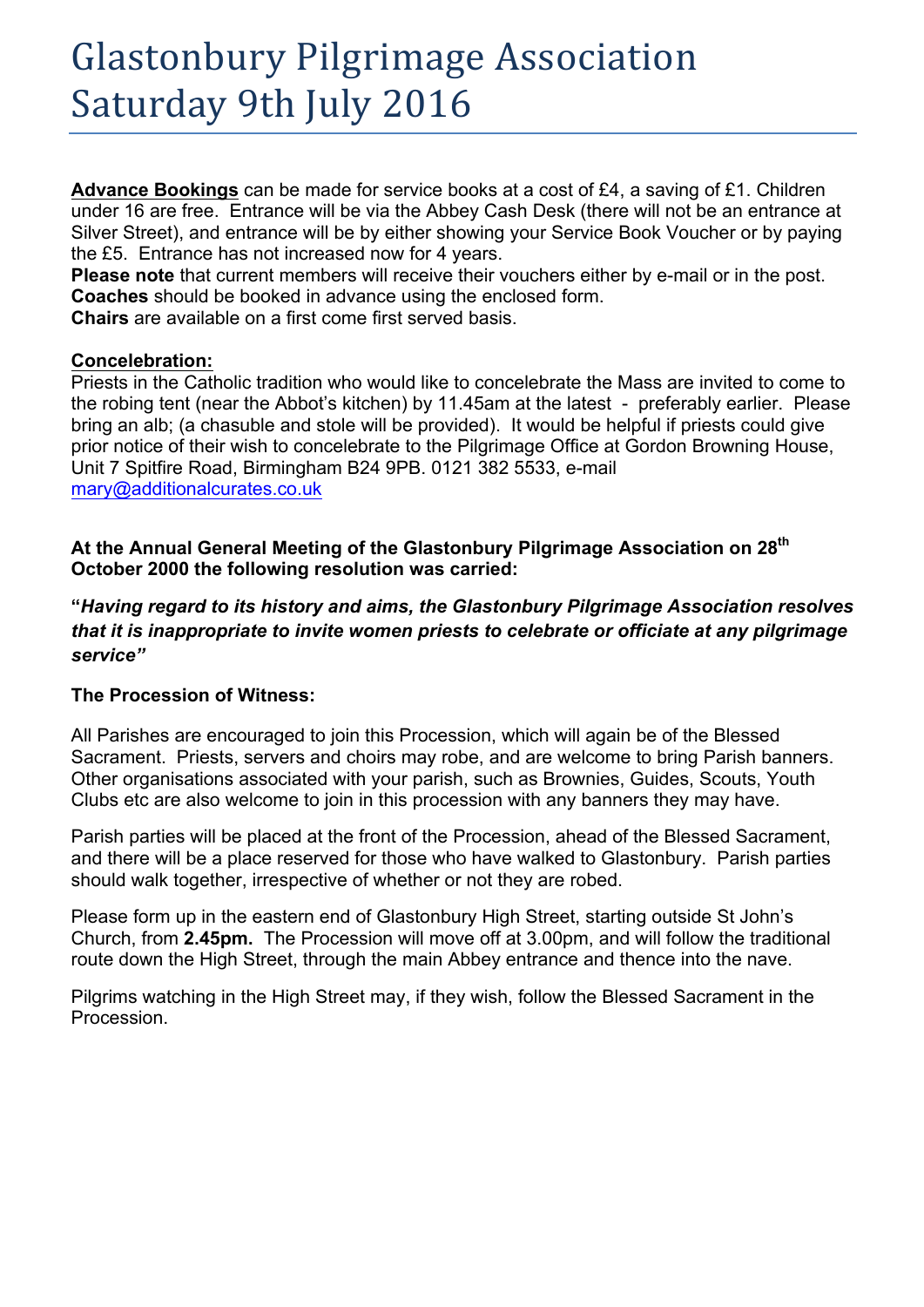# Glastonbury Pilgrimage 2016 Saturday 9th July 2016 *"Mary Queen of Mercy"*

## **Friday 8th July**

**6.00 pm: Vigil Mass** in the Undercroft of the Lady Chapel. Celebrant: The Rt Revd Roger Jupp, *Chairman of the Pilgrimage Association.*

## **Saturday 9th July**

| $9.45$ am:          | <b>Orthodox Liturgy, celebrated in the Undercroft.</b>                                                                                                                                                                                   |
|---------------------|------------------------------------------------------------------------------------------------------------------------------------------------------------------------------------------------------------------------------------------|
| 12.00 noon:         | <b>Solemn Concelebrated Mass</b> sung in the Nave of the Abbey Church.<br>Preacher: The Right Reverend Philip North, Bishop of Burnley                                                                                                   |
| Lunch               |                                                                                                                                                                                                                                          |
| 2.00 <sub>pm</sub>  | There will be various stations for the Sacrament of Anointing and the<br>Sacrament of Confession will be heard in a suitable venue to be<br>announced.                                                                                   |
| $3.00 \text{ pm}$ : | <b>Procession of the Blessed Sacrament to the Abbey for Solemn</b><br><b>Benediction</b> in the Nave of the Abbey Church<br><i>President: The Bishop of Ebbsfleet</i><br>Preacher: The Right Reverend Tony Robinson, Bishop of Wakefield |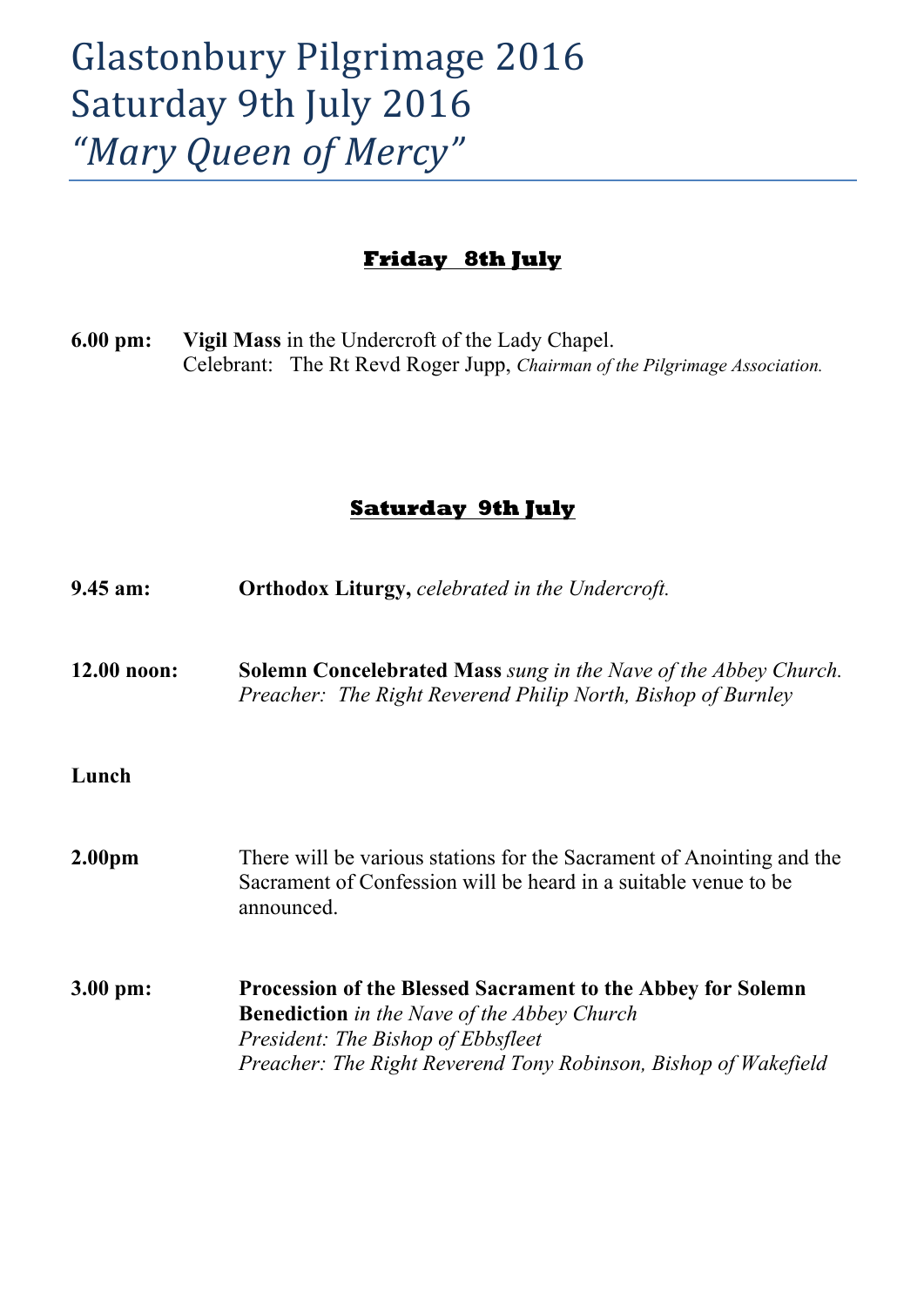## The Glastonbury Pilgrimage Association. Registered Charity Number: 204595 Glastonbury Pilgrimage Saturday 9th July 2016

**All general enquiries to the Pilgrimage Office: Gordon Browning House, Unit 7, Spitfire Road, Birmingham B24 9PB 0121 382 5533 – E-Mail mary@additionalcurates.co.uk**

**Please use this form if you are ordering SERVICE BOOKS in advance. There will be 'Fast track' entrance for those with service book vouchers By post only please to the above address**

Children under 16………..FREE

Pilgrims …………………..@ £4.00 IN ADVANCE

(£5.00 on the day)

#### **Current members will receive their service books by post.**

To cut the cost of postage, vouchers will be sent to everyone who orders books in advance which will be sent out in early May. **Please do not over order books as more can be obtained on the day.** Cheques should be made payable to **Glastonbury Pilgrimage Association** and sent to the above address.

Amount enclosed £…………………

## **PLEASE SEE OVERLEAF FOR COACH PASS**